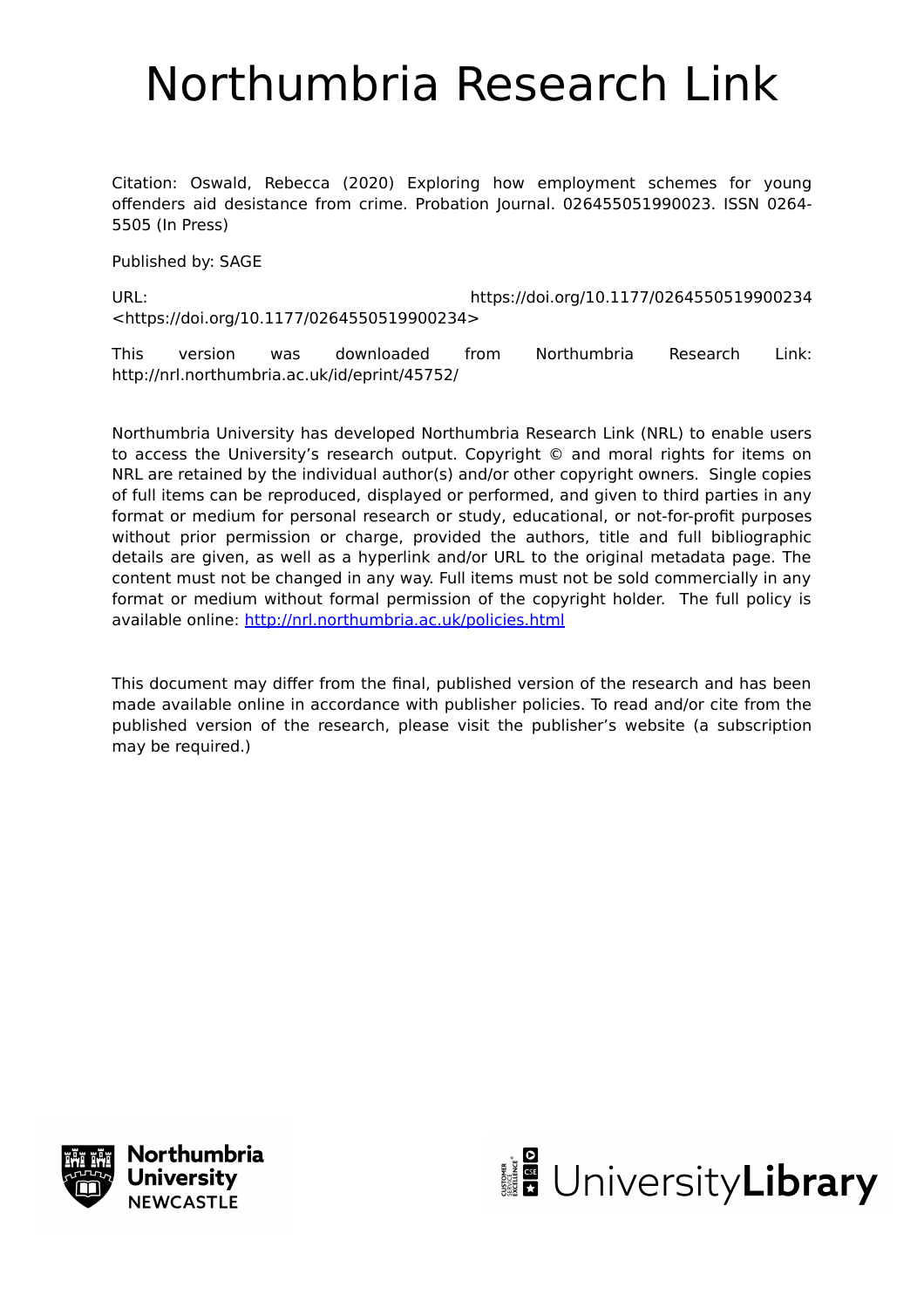## **EXPLORING HOW EMPLOYMENT SCHEMES FOR YOUNG OFFENDERS AID DESISTANCE FROM CRIME**

Criminological literature investigating the association between employment and desistance presents largely mixed findings (Sampson and Laub, 1993; Piquero, MacDonald, and Parker, 2002; Giordano, Cernkovich and Rudolph, 2002; Wright and Cullen, 2004; Savolainen, 2009). Despite this, 'employment programmes' providing work opportunities for offenders are becoming more popular, both in prisons and in the community. For example, the Skill Mill social enterprise is set to double its number of sites in the UK and consequently hundreds of young people will be involved in the scheme (The Skill Mill, 2019). This employment programme provides six months paid work for youths who have been involved with the Youth Offending Team (YOT). The purpose of the Skill Mill is not to act as an alternative to conventional methods of justice, but rather it is to give youths an opportunity to rebuild their lives and reduce their chances of resuming offending. Indeed, the Skill Mill has been found to reduce reoffending (Long et al., 2019). It is therefore important to gain a greater understanding of how such schemes aid desistance. This paper uses the Skill Mill as a case study to examine the rationale for employment programmes, the dynamics of involvement and the potential benefits for the participants.

## **Employment and desistance**

Numerous scholars assert that desistance constitutes a fluid process of abstaining from crime over time, rather than a precise status after a circumscribed period of non-offending (Fagan, 1989; Maruna, 2001; Maruna and Farrall, 2004; Paternoster and Bushway, 2009). This reflects how offenders themselves describe their desistance - as an on-going struggle, with setbacks and relapses, rather than an instantaneous transition from offender to non-offender (Halsey, Armstrong and Wright, 2017). This study also considers desistance to be a process. Using this definition was vital when interpreting the findings.

Scholarship indicates that employment is associated with reduced criminal activities. Sampson and Laub (1993) describe how forming bonds with co-workers generates certain benefits for the individual – known as social capital. Engagement in criminal activity would likely lead to ostracism from co-workers and jeopardise these. Thus, controlling criminal behaviours is necessary to preserve social capital. Similarly, Ezell and Cohen (2005) and Farrall (2012) confirmed that employment influenced offenders' social capital, to encourage the avoidance of criminal acts. Moreover, Wright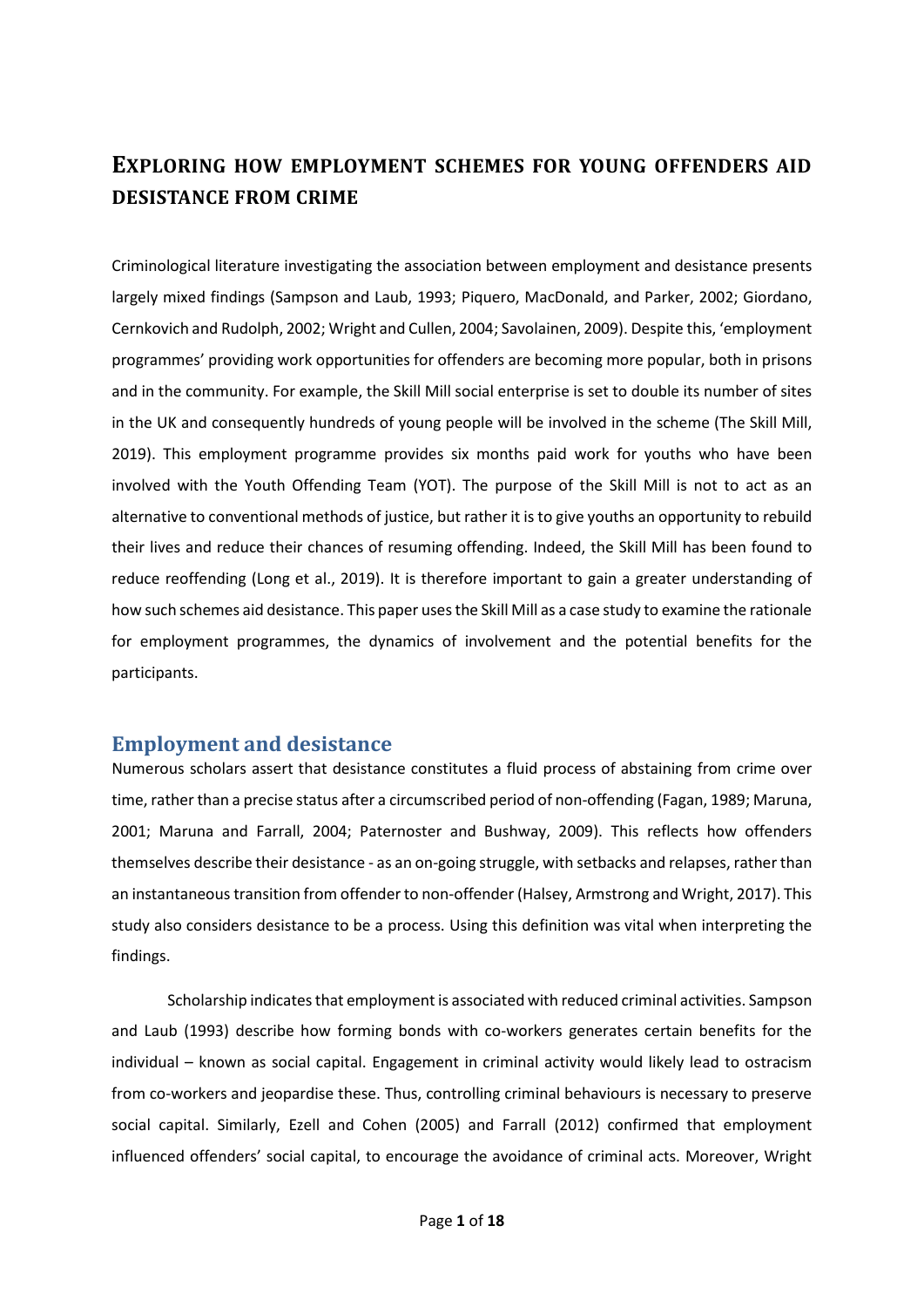and Cullen (2004) report that engaging in employment can promote desistance because bonds with 'pro-social' co-workers disrupt previously established delinquent peer networks. Indeed this link between employment and desistance appears to exist regardless of the seriousness of the prior offences committed. For example, MacKenzie and De Li (2002) studied a sample of offenders who received community sentences and found that those who engaged in employment had lower rates of reoffending, while Savolainen (2009) also discovered a relationship between employment and a reduction in the rate of new convictions using a sample of high-risk offenders released from prison.

Can we conclude from the above studies that employment *produces* desistance? It would appear not, as others have found that employment has no impact upon desistance (see for example Rand, 1987; Graham and Bowling, 1995; Piquero, MacDonald, and Parker, 2002; Giordano, Cernkovich and Rudolph, 2002). In particular, employment 'programmes' for offenders appear to produce inconsistent results in terms of desistance. Wilson, Gallagher and MacKenize (2000) conducted a meta-analysis which evaluated 33 educational, vocational or work programmes for offenders. Overall, they found large heterogeneity in effects across programs suggesting that some were highly effective, whereas others had no effect on future offending behaviour. Visher, Winterfield, and Coggeshall (2005) conducted a meta-analysis of US non-custodial employment programs for individuals with a criminal history. Despite 6000 offenders having participated in such schemes, the analysis showed very few work programs had a causal impact on re-arrest.

Some UK employment programs fare slightly better. Programmes such as Aspire, Blue Sky, Cleanstart, Landworks and the focus of this study - the Skill Mill - provide employment for offenders in diverse areas such as gardening, painting and decorating, house clearance and creative work. Various evaluations have demonstrated that these programs had a positive impact upon desistance (Aspire, 2017; Ministry of Justice, 2013; Baker, 2014; Landworks, 2018; Long et al., 2019). There are also numerous programmes that do not provide employment/training opportunities, but rather assist and support offenders to obtain full-time employment. For example, St Giles Trust helps offenders to overcome personal barriers and access employment opportunities. It reports a reoffending rate of 19%, considerably less than the national average (Davies et al., 2016).

Shover (1996: 127) suggests that 'not all types of employment are equally likely to moderate offenders' criminal involvement'. Indeed, Uggen (1999) found that those given low-quality jobs (characterised by skill level and industry) were no more likely to desist than a control group who were unemployed. Participants selected into high-quality jobs (characterised by skill level and industry) however, reduced their criminal behaviours. Similarly, Van der Geest, Bijleveld, and Blokland (2011) report that the strength of the association between employment and desistance depends upon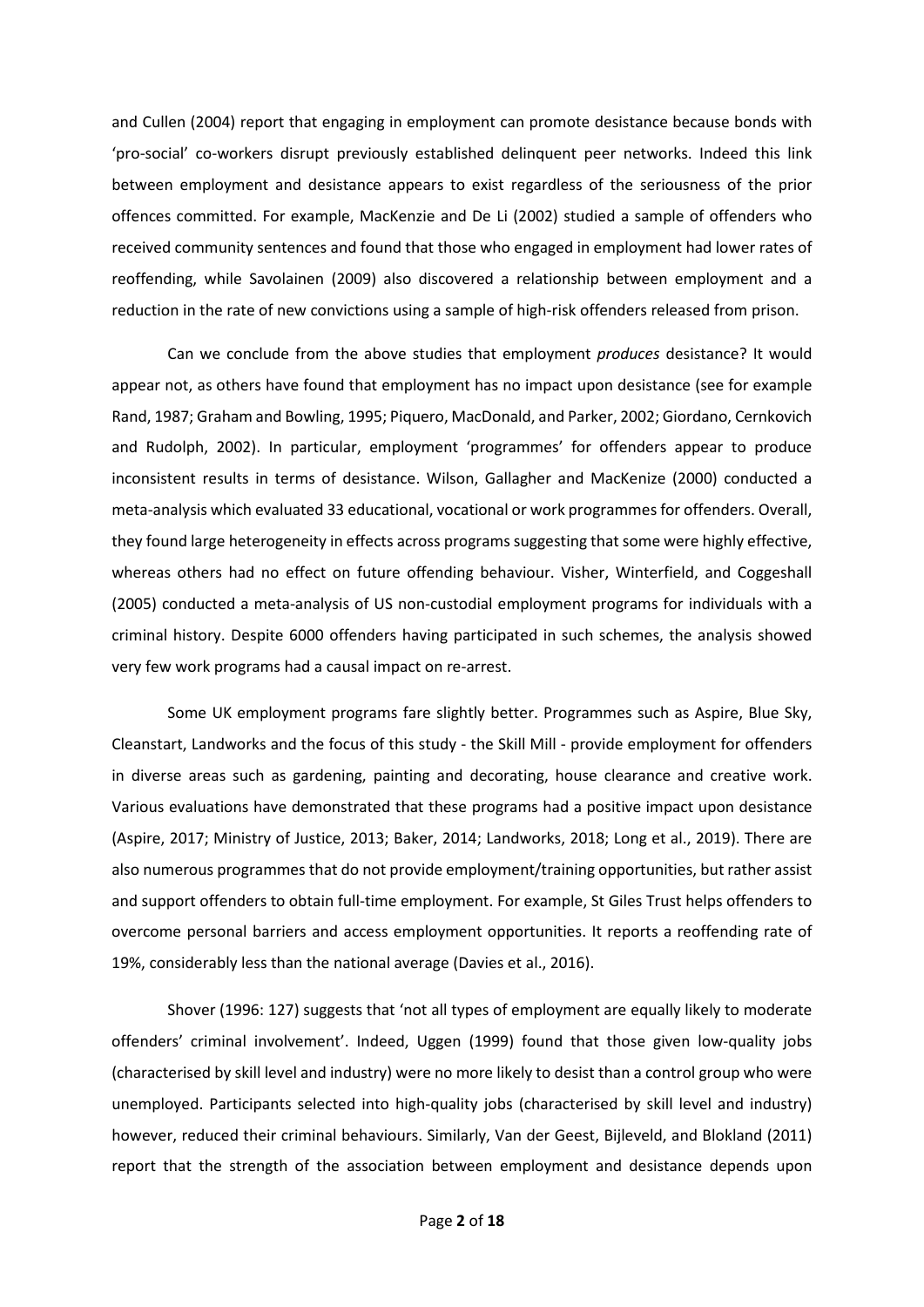employment quality (measured as regular work with long-term prospects as opposed to temporary work). Likewise, Uggen, Piliavin and Matsueda (1997) discuss how work programmes for offenders should provide adequate income so that legitimate, as opposed to non-legitimate work presents the greatest net benefit. Well-paid work opportunities prevent offenders from resorting to illegitimate means to achieve status within society.

This requirement for work to be 'high-quality' may help explain the rather inconsistent findings in the employment and desistance research. Overall, it appears that the relationship between employment and crime is complex and requires further investigation. This paper uses the Skill Mill social enterprise as a case study to enhance our understanding of how employment programmes can promote desistance. At the Skill Mill, participants engage in paid outdoor work for approximately 30 hours per week. Examples of the type of work include fencing, vegetation management, waste removal from rivers, allotment clearances, litter-picking and tree/flower planting. Attendees of the programme work in small groups – a maximum of five employees and the supervisor. The Skill Mill provides considerably more individual support and is not as demanding as usual full-time employment. Thus, the programme functions as a transitional step, helping individuals who have often been excluded from school for a number of years and who struggled to maintain a place on subsequent education, training or work programs, get attuned to working and having a more structured day again.

## **Methods**

This paper is based on data collected for a three-year PhD project involving employees (n=23) and supervisors (n=4), drawn from the Tellville, Landington and Wheatburgh<sup>[1](#page-3-0)</sup> Skill Mill sites. Access to this sample was gained through the Skill Mill social enterprise, who acted as a gatekeeper. All the employees had committed multiple offences prior to engaging in the Skill Mill, the average was 12. The most common offences on their records were criminal damage, burglary, common assault and shoplifting – the Youth Justice Board grades these as mid-serious offences.

A mixture of participant observations and interviews were used to explore participants' engagement in the employment programme. Spending time immersed in the working environments of these young people also allowed me to build trust with participants, which resulted in the collection of richer data in interviews. Semi-structured interviews were held with employees on their first week,

<span id="page-3-0"></span> $1$  Names of cities have been changed to ensure confidentiality of supervisors and young people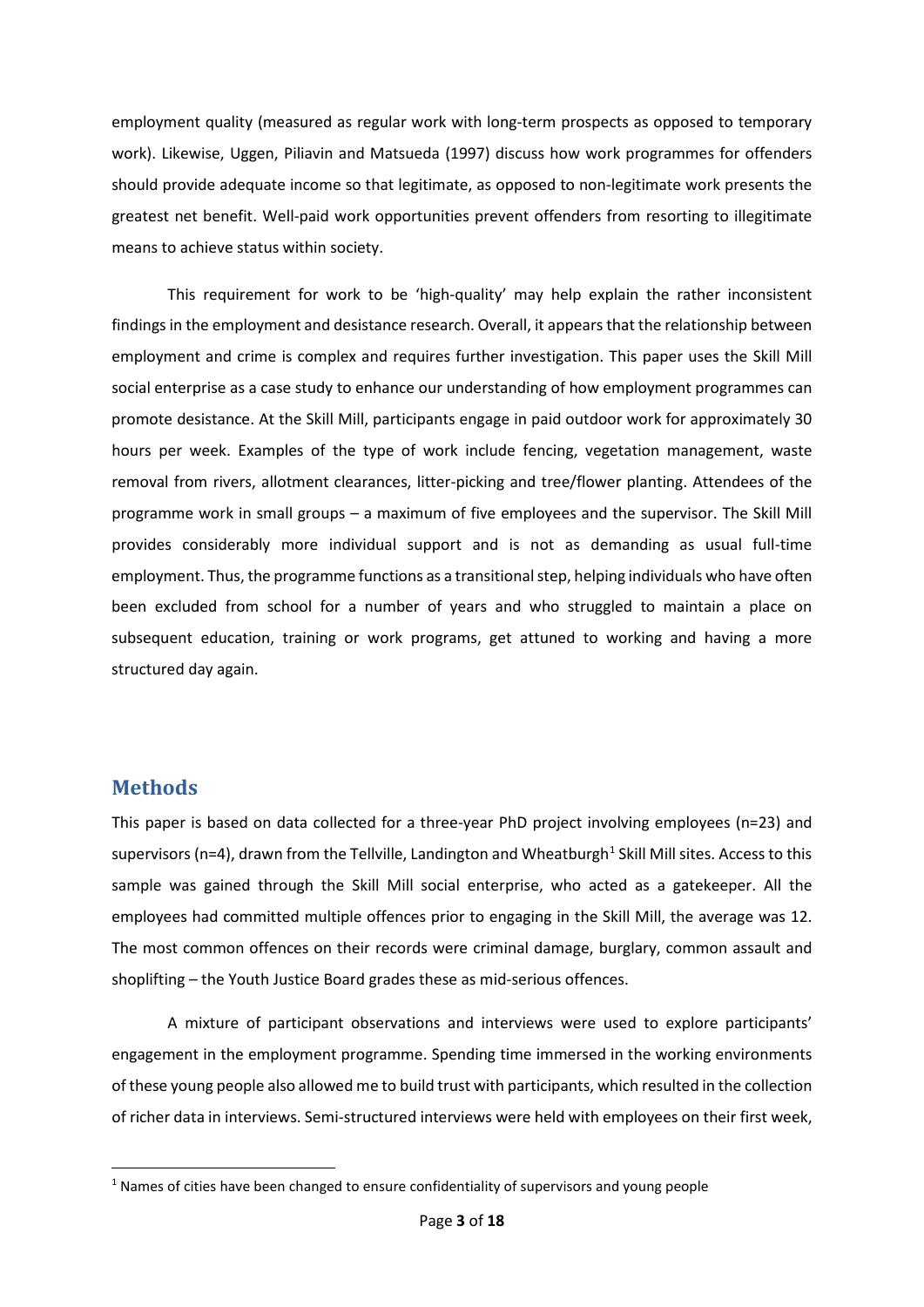three months in, six months in and six months after their involvement in the Skill Mill programme. Semi-structured interviews were also held with supervisors. Furthermore, a document analysis of employees' YOT records was conducted. These contained young people's official offending records, their Asset assessment by YOT caseworkers, police reports and court documents.

Interview transcripts, field notes and notes from the document analysis were analysed thematically. Firstly, coding was based on sensitising categories: those related to the research aims and existing literature. Secondly, lower-level codes based on emerging (inductive) categories were created. The aim of this study was to explore openly the dynamics of young people's involvement and the potential benefits of employment schemes. Therefore it was necessary to generate conclusions directly from the data. However, what themes were considered important was based upon their relevance to the research aims. Thus, Thomas's (2006) 'general inductive approach' was utilised rather than Glaser and Strauss's (1967) grounded theory.

The project was approved by the University Ethics Committee. Conducting observations and interviews with young people, most of whom had long been disengaged from school, presented a potential ethical issue. They may have been less able to comprehend the nature of the research and the risks of participating (Caulfield and Hill, 2014). I mitigated this by designing user-friendly information sheets for young people and I spent time explaining the nature of the project to participants. I also gained the consent of a parent/guardian for under-18s to participate.

## **Findings**

The aspects of the employment scheme that participants and supervisors described influencing desistance encompass the work role, the co-workers and the extrinsic benefits from working. These shall be considered in turn.

#### The work role

Much of the work at the Skill Mill benefitted local communities. For example, when young people were involved in waterway clearance, this was beneficial to people living near these waterways, as it improved the aesthetic appeal of the area, prevented blockages and averted flooding. The community had a positive response to young people carrying out this work. Frequently passers-by complimented employees; many thanked them for doing work that had long been required in the community, which no one else was willing to do.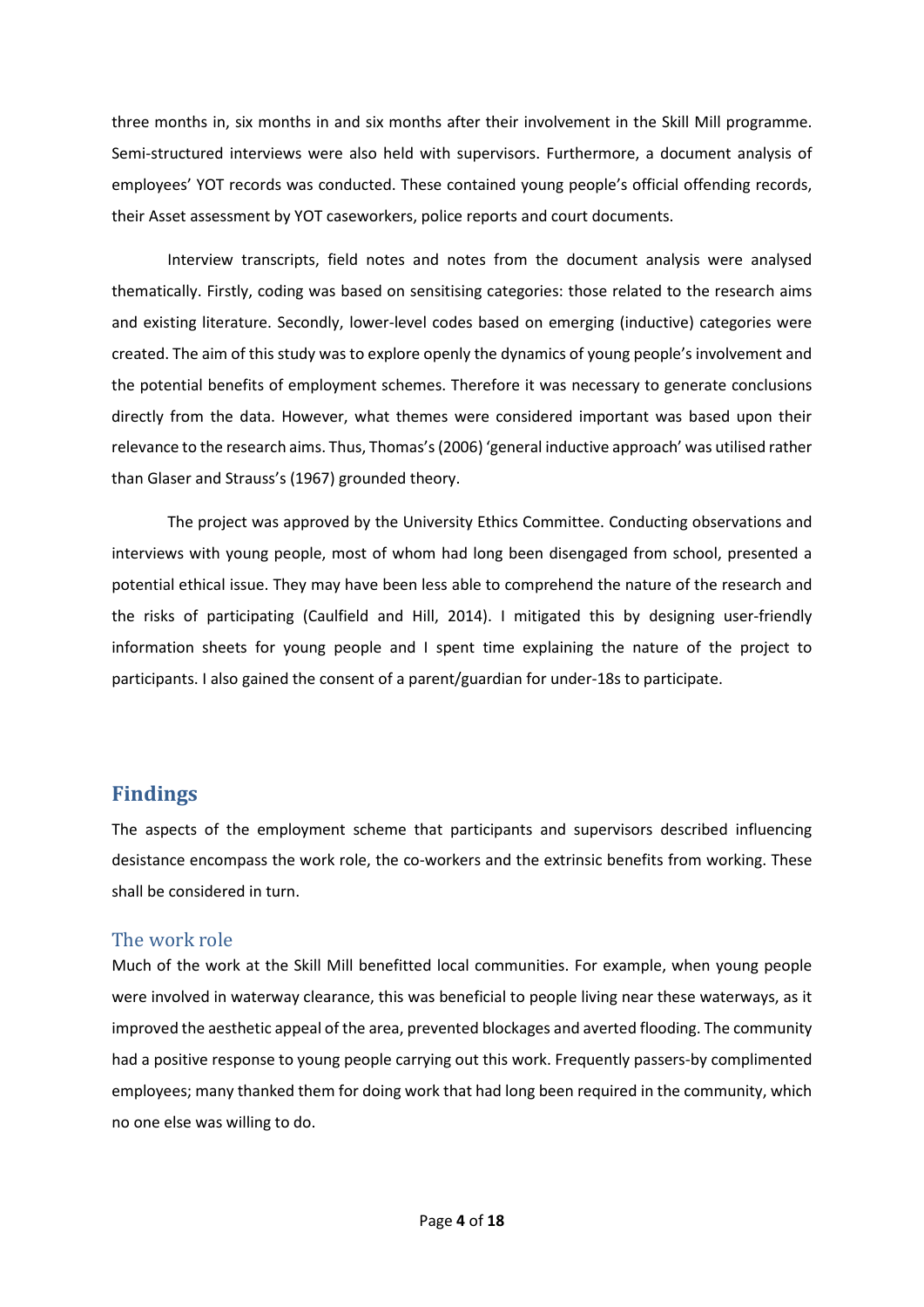Participants particularly valued engaging in work that other people would be able to see and appreciate. For example, Julie<sup>[2](#page-5-0)</sup> described -

'You are actually doing something that people realise. Like when we were literally like just taking like plastic tree guards off the trees we were just like aww no one's going to know that we've done this… and like five passerby's were like aww you's are doing a fantastic job and the neighbourhood actually realises what you are doing and they appreciate it.'

Similarly, John explained -

'It's making it a better place isn't it? When we done the fencing all the fences were like broken down and that and by the end it was spotless … Everyone was telling weh we were doing a good job. It was worth our time doing that job…with all the thanks and that we were getting and that it felt good to actually be doing something'

The positive feedback employees received from others added to their sense that their work made a real difference and was purposeful, especially for young people who were used to the negative reactions of others in their communities because of their anti-social behaviour. As a supervisor reported –

'Most of them thrive off of praise. Some of them have never been praised… more often than not they are told they're a waste of space'

Participants were used to receiving mainly negative feedback from others – such as family members, schoolteachers, criminal justice workers and social workers - regarding themselves and their abilities. Engaging in work that allowed others to see their value and potential was therefore very meaningful to young people.

Employees felt that the work they participated in changed the public's opinions of them, as Joseph explained –

'Everyone in that neighbourhood thinks I'm a little bastard, because - to be fair - I was, but now they are glad I'm working. They all recognise me, you nah, and they say you're doing good. I was like - fucking hell. Nice to hear though innit?'

McNeill and Maruna (2008) describe 'hyper-moralism' being required on the part of ex-offenders in order for community members to view them as anything other than deviants. Performing environmental work in the community may be this necessary hyper-conforming moral role. Skill Mill attendees were not only 'getting a job', they were observable in the community doing work that benefits society. Moreover, some of the work at the Skill Mill involved cleaning up the crimes of others, such as cleaning graffiti, removing fly-tipped items and repairing the damage done by vandals. This

<span id="page-5-0"></span><sup>2</sup> All participants' names replaced with pseudonyms.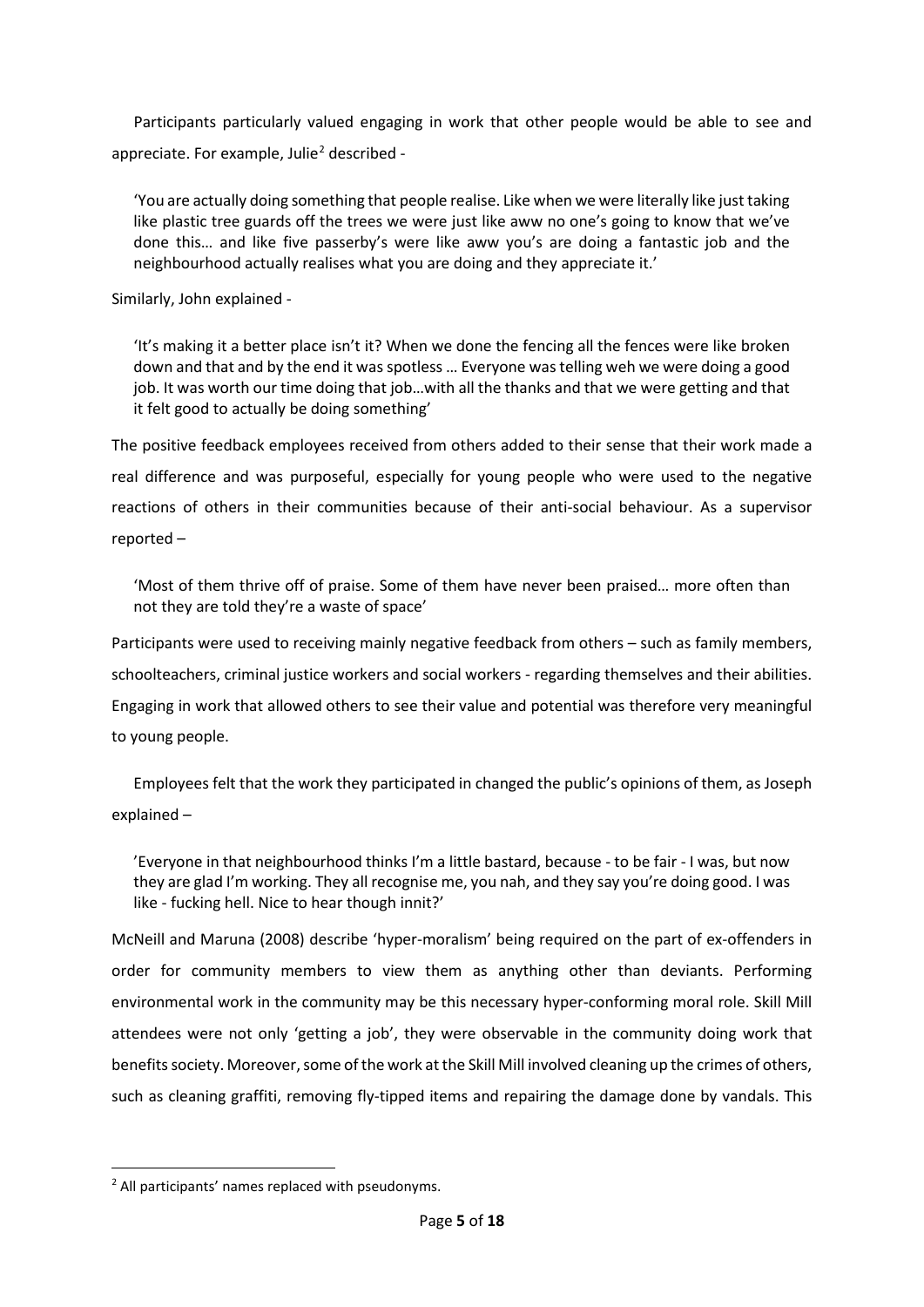especially symbolised to the public that these young people were reformed offenders, who were making good to the community for the harms done to it.

Thus, engagement in work that visibly helped local communities allowed employeesto display to others that they could do good for the community, rather than harm. In turn, the positive appraisal by the public reemphasised the change in behaviour to employees. Maruna (2001) established that reconfiguration from a deviant to a pro-social identity is important to sustain desistance. Drawing upon the tenets of symbolic interactionism, Maruna et al. (2004) explain how positive recognition by others can aid pro-social identity formation. At the Skill Mill, seeing their changed mind-set reflected back to them in the eyes of the public aided young people's configuration of a pro-social identity. Thus, the nature of the work undertaken assisted the formation of a desistance-sustaining identity.

However, some of the Skill Mill work was similar to what offenders would typically undertake for community sentences. Participants described that when carrying out community reparations, there could be a negative reaction from the public. Thus, it must be acknowledged that a contributing factor that made young people feel that their work changed the public's opinions of them, was the effort the Skill Mill made to 're-label' young people as employees, rather than offenders. For example, the van they travelled to work in and all their clothing, was branded with the Skill Mill logo. This ensured that passersby would know that these young people were working for a company, rather than doing community service.

#### The co-workers

At the Skill Mill, young people worked in groups of between three and five employees. All were aged 16-18, with a history of offending. They worked together every weekday with a single supervisor over a period of six months. This particular arrangement had implications for desistance.

#### Pro-social role models

Each employee I surveyed was at varying stages of the desistance process, as levels of commitment to change and outside circumstances (such as family situations, living arrangements, peer groups etc.) naturally differed between individuals. An implication of this was that those who had assumed a nonoffending identity, and thus were at what Maruna and Farrall (2004) label the secondary stage of desistance, could act as positive role models for those primary desisters that were still at the outset of their journey towards change.

For example, William had not reoffended for almost a year prior to commencing the work programme. He denounced his offending as 'a mistake from the past that I've moved on from' and was reluctant to discuss it; he did not see himself as an offender anymore. The supervisor used William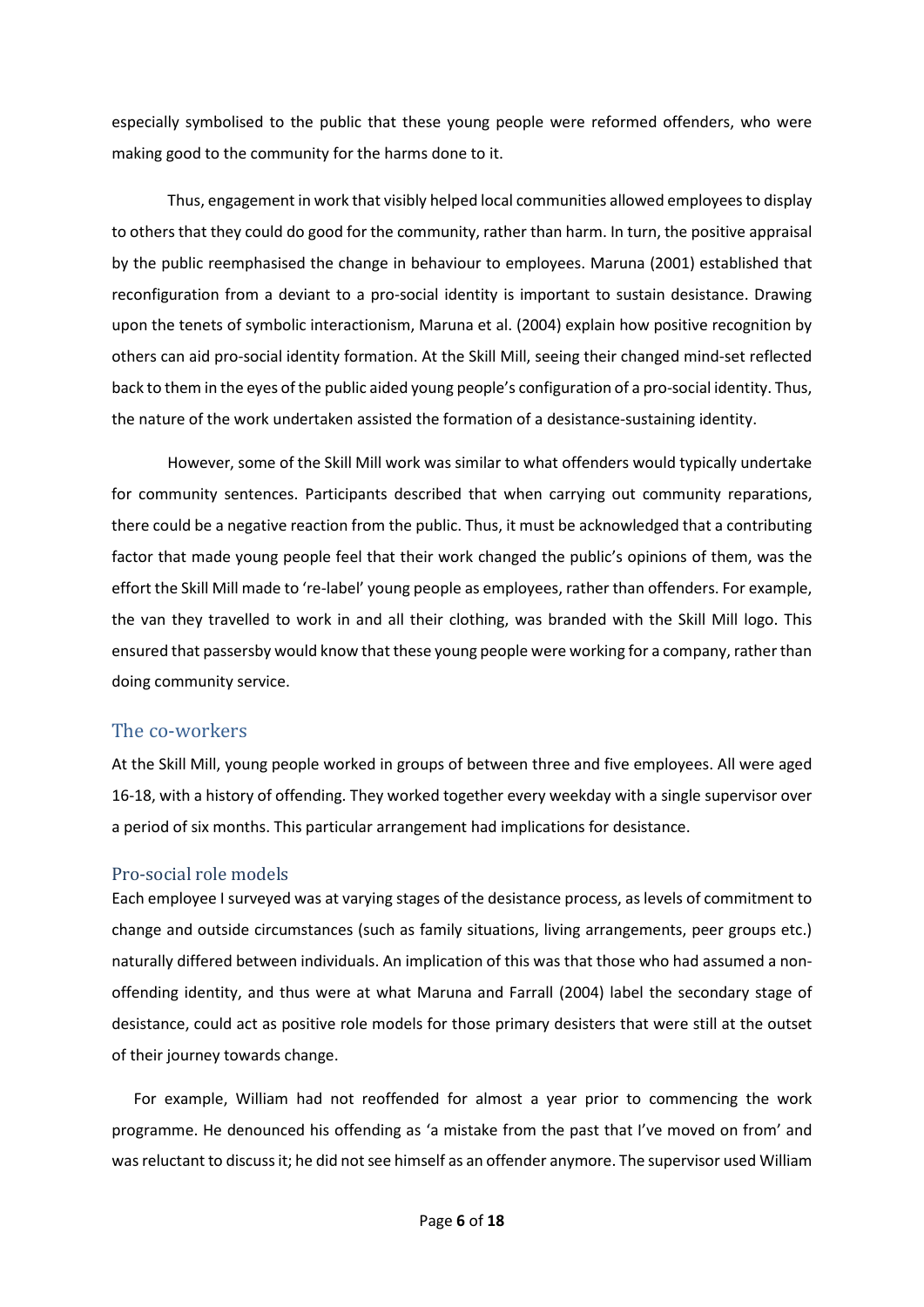to improve behaviour in the group, as he explained when we were discussing delinquency at the Skill Mill –

'So William - for example - is a very big, capable young man, and that bit more mature than the others, so I encourage him to take more of a leadership role to try and tear down that kind of behaviour'.

William encouraged the other cohort members - Joseph and Darrell - to go drinking with him at the weekends. Whilst this might appear to be an example of negative peer influence, these young people were close to being 18-years-old and this is arguably a conventional activity for this age group. Indeed, for Darrell, this was a far more pro-social group than his friends outside who he described riding motorbikes (likely illegally) and using cannabis, mephedrone and ecstasy in their spare time. Likewise, Joseph's outside peer group both dealt and used drugs. In particular, Joseph had respect for William, and saw him as a positive role model –

'you can just speak to him about 'owt… he is not the kind of person that would cut you off, he'll sit there and he'll talk… his family chucked him out cos he was getting in trouble, but then he just packed all that in, just like that, and now he does boxing and he's getting into apprenticeships and just generally getting his shit together'

The group dynamics in this cohort had a positive result, as by six months after completing the placement, neither William nor Joseph had reoffended. Darrell committed only one offence in this period and this was significantly less serious than his previous offences. The supervisor confirmed that he believed William might have influenced the others to 'not get back into offending, because they still go out, socially and all that'.

However, employment schemes involving offenders working together may not always be productive for desistance. Not only can there be pro-social role models, but anti-social ones too. As Greg stated –

'Whether the Skill Mill works or not depends on the group… if you've got the wrong mix it's not going to work at all… because if one kicks off, then if you've got a bad group they will all start kicking off'.

He also gave an example–

'If one's selling drugs and the other wants the drugs it [the Skill Mill group] can be a bad thing. In a previous cohort that happened, one young person was a bad apple and the others started slipping'.

To avoid this escalation of delinquent and criminal behaviour, supervisors made an effort to choose the correct combination of employees for each cohort, so that there were positive influences present within the group. They also tried to manipulate the working environment so that those young people who were further along the desistance process took the role of leader.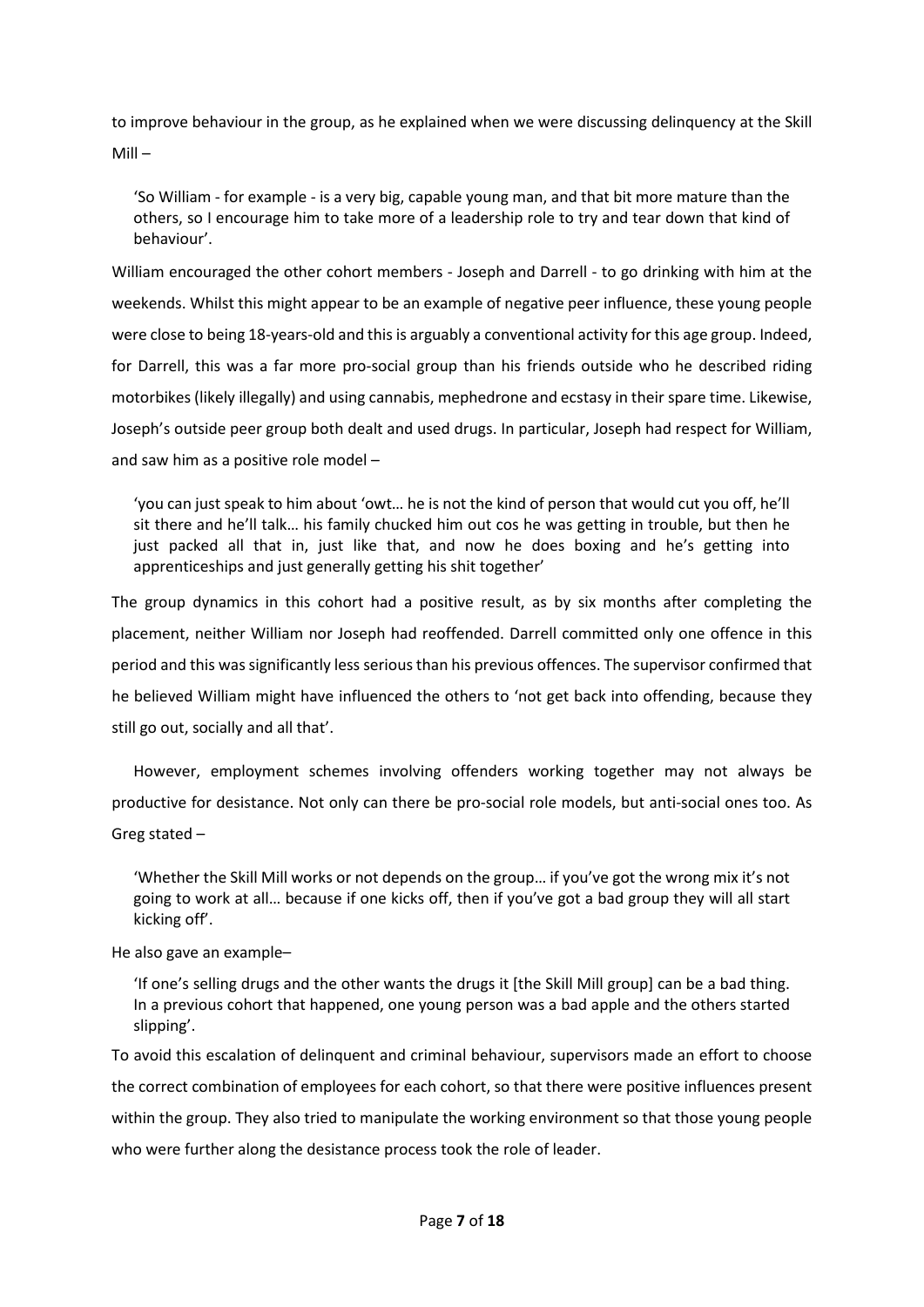Supervisors also functioned as pro-social role models. Supervisors found that humour and a degree of permissiveness of some minor deviant behaviours allowed them to win the respect of young people. Consequently, some employees described the supervisor as their 'pal' because of the 'banter' he brought to the group. As Alexander stated of the Telville supervisor -

'He's mad, he's ace. I like him me, we all do. He's a good laugh…we can joke around with him like you would with mates'

In some instances supervisors admitted to employees that they too had been deviant in their youth, but had chosen a different path to success in adulthood. The relationship built with supervisors allowed him to appear as a credible role model to young people; through his work at the Skill Mill, he demonstrated a different lifestyle they could choose.

Supervisors described employees improving their social skills from observing their example. As Greg expressed – 'they learn their please and thankyou's and don't litter and don't spit and its simple little things'. Furthermore, in Telville, the supervisor took the young people to employment fairs and open days, so that they could observe how he interacted with adult professionals and practice speaking to such individuals themselves. As Ross stated –

'I said … we are going to the job fair, you know and – not holding their hand – but going down there with them and you know talking. And them seeing how I engage with adults and training services and jobs and stuff like that. They were quite clearly nervous but then, you know, within five minutes once they'd seen me done a few initial conversations… we were down there for like an hour and a half, they chatted to loads of colleges loads of people.'

Thus, because the supervisor was relatable to employees, they respected him and were willing to accept his help and follow his example. He presented a possible 'future self' for young people. Indeed some young people described wishing to do the supervisor's job in the future.

## Support for change

At the Skill Mill, employees worked in small groups with individuals of a similar age and history of YOT involvement. Most of the work required employees to work as a team. Consequently, the organisation of this enterprise made friendships between employees likely. Scott's statement illustrated this -

'The best thing about the Skill Mill in my opinion is that it is a small group so you get to know the people you are working with if you know what I mean? You get to know them for who they are rather than just like… working with a lot of people but not even knowing their names. I worked with Dean, Ross and Alexander like for… I'd say we are quite close now, we're quite close.'

Joseph described how his friendships with the other employees supported him to stop reoffending –

'It's being around people… It's like when I weren't on it and I were hanging around with my mates I were starting to like realise and obviously I started to want to change myself and change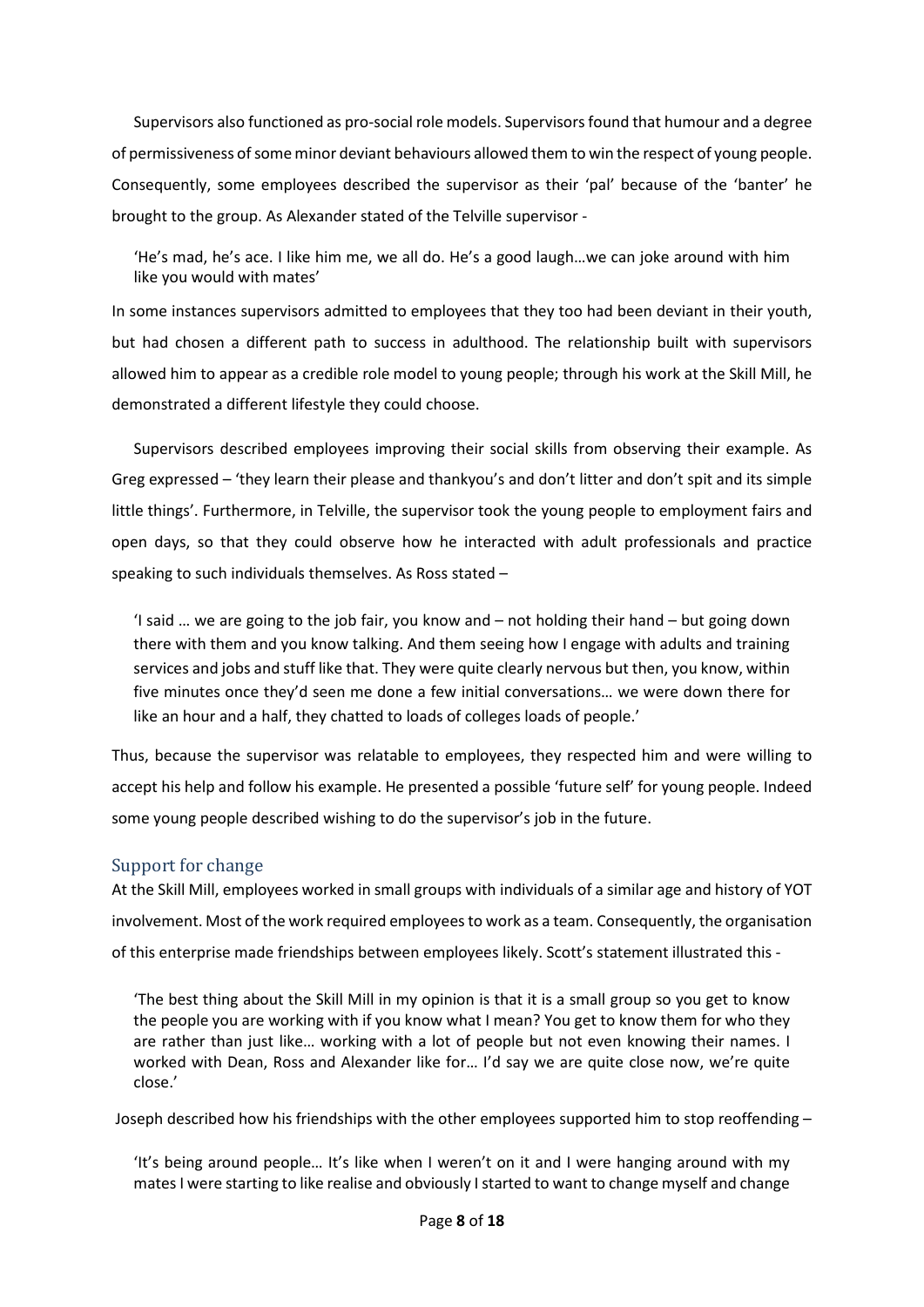my ways, but they weren't seeing it from that point of view. They were like – "oh you won't get caught, do this, do that". It were just like being around people who were realising like obviously it's stupid and they want to change themselves and they actually want a decent life. It's obviously like we both - well all three of us - want to do the exact same thing, so it's just like… being around them.'

Whilst his co-workers may be still in a process of change, they all want the 'same thing': to have a 'worker' rather than an offending identity. By observing this, it reiterates to Joseph that his own selftransformation is worthwhile and possible.

Such were the strength of the bonds generated between employees that they acted as a control over their behaviours to a certain extent. As a supervisor detailed, when I asked him how the Skill Mill helped young people stop offending -

'I think it's also the almost camaraderie they build with the other young people, and with me. Its serious and its work, but it's also good fun… there comes a point where they almost get that fear of missing out, where they don't want to miss a day because they might miss something fun or we might have a really good laugh'

The social goods generated from bonds with their co-workers motivated young people to keep attending the scheme.

The support co-workers provided also allowed young people to distance themselves from negative influences. Many underwent a move in peer groups during their time at the Skill Mill. For example, Joseph described -

'I've worked up to slowly cutting them off and just like fucking off my own way…outside [the Skill Mill] I don't really bother with anyone anymore because I always seem to get myself in fucking shit'.

Furthermore, Glenn explained -

'I dinnay get locked up with these ones. These are more the friends that you would want to socialise with more. Now I've got these pals I can keep away from them and I dinnay get in trouble any more'

Resonating with Shapland and Bottoms' (2011) 'diachronic self-control', Glenn acknowledged that the Skill Mill youths were less likely to lead him into more offending and so actively altered who he socialised with to aid his desistance. This defied the supervisor's expectations; he was certain that Glenn would reoffend with his best friend who had been released from prison. Yet, his friendships with his co-workers Kevin and John led to a distance with these more actively criminal peers. Kevin also underwent a move in peer groups, he explained needing to cut off outside friends because 'a was just getting into trouble all the time'. He described his 'real friendship' with John helping him to do this.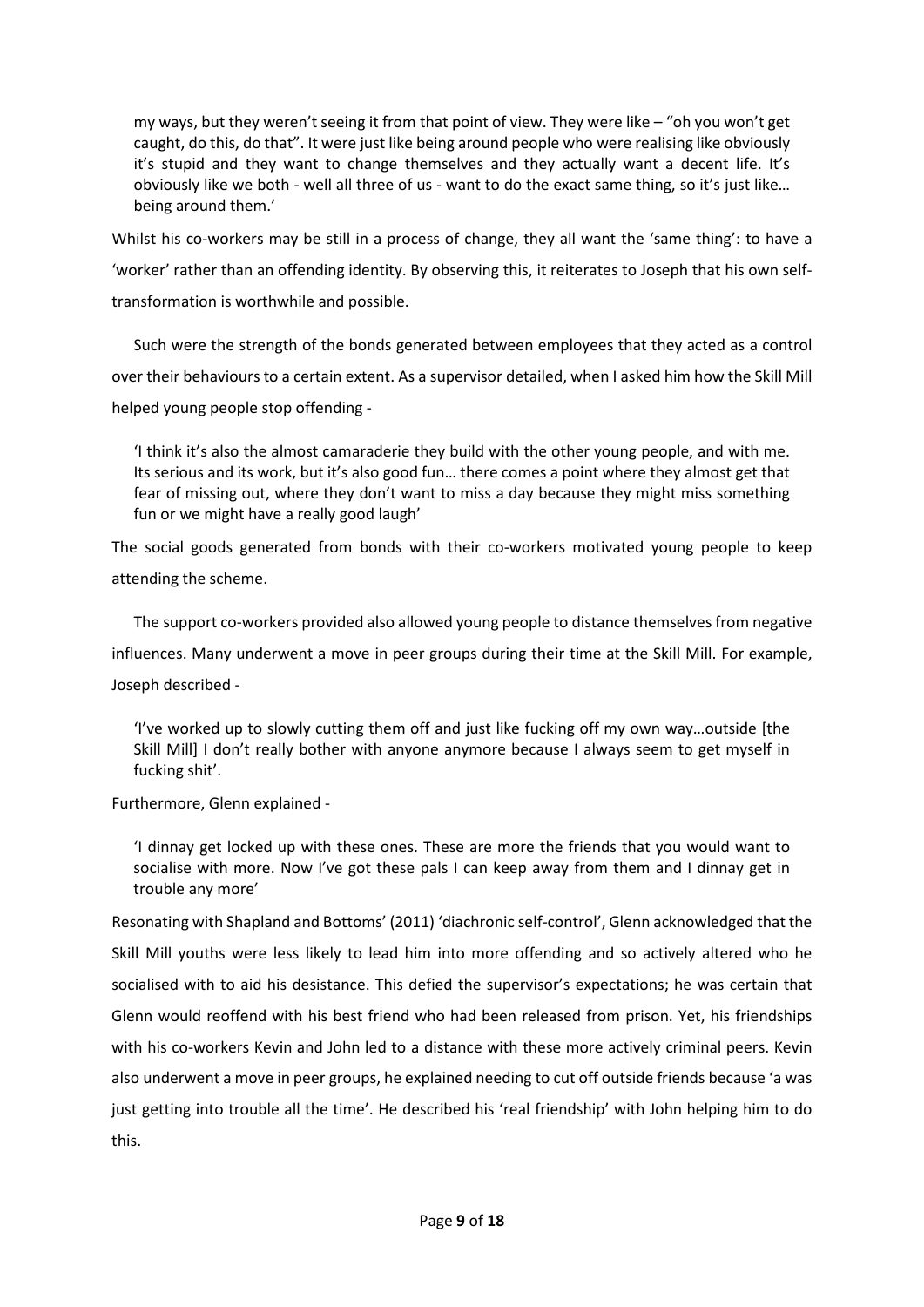Supervisors also provided support for change. Supervisors often assisted employees with issues they had outside their work at the Skill Mill. As Julie described –

'Like within the six month Greg's done a lot for me… he's helped out a lot. And like I am really grateful for that. He's helped out a lot with my driving... he's helped with like my tenancy and stuff'

I observed supervisors helping employees to find extra-curricular activities, secure a tenancy, travel to job interviews, find and attend relevant support programmes and deal with negative peer pressure. This support provided by the supervisor was very important as young people experienced numerous issues that made desistance and attaining work more difficult. As supervisor Ross explained –

'They can't just go out and get a job for many reasons, one is they need to have some support. And also applying for jobs, it's scary going for job interviews, when you are a well-adapted young person who's had a lot of, you know, support in their life. But if you come from some of the backgrounds these young people have got, and you know even filling a job application form in, you know, some of the young people have not been in school for two or three years, its daunting, its terrifying... so…the fact that we can offer them that extra support, I think is really helpful'

Thus, the advantage of the Skill Mill employing a small group of employees at a time was that supervisors could assist young people with the individual issues they had, that may otherwise have hindered their journey towards change.

## The extrinsic benefits

Therefore, the intrinsic benefits of working – having a meaningful work role and the social relationships formed – appear to influence desistance. The extrinsic benefits of employment at the Skill Mill may seem negligible, as the scheme only paid employees minimum wage. Yet, most participants were living with parents or other relatives whilst working at the Skill Mill. For young people with few living costs to pay, earning minimum wage for 30 hours a week amounted to them having a considerable disposable income. There were also few other legitimate means by which young people could ascertain this. As most were under-18, they were not eligible for welfare support. Moreover, their distance from the labour market was considerable. Having a criminal record and few qualifications present a serious barrier to gaining legitimate employment (Winlow and Hall, 2009; Standing, 2011; House of Commons Justice Committee, 2017).

Participants described earning money through working giving them a 'provider' status, which was something that they valued considerably. Young males expressed being able to afford to take their girlfriends to nice places and one young man used his earnings from the Skill Mill to buy presents for his siblings. The value of being a 'provider', even if only for oneself, appeared to be strong for both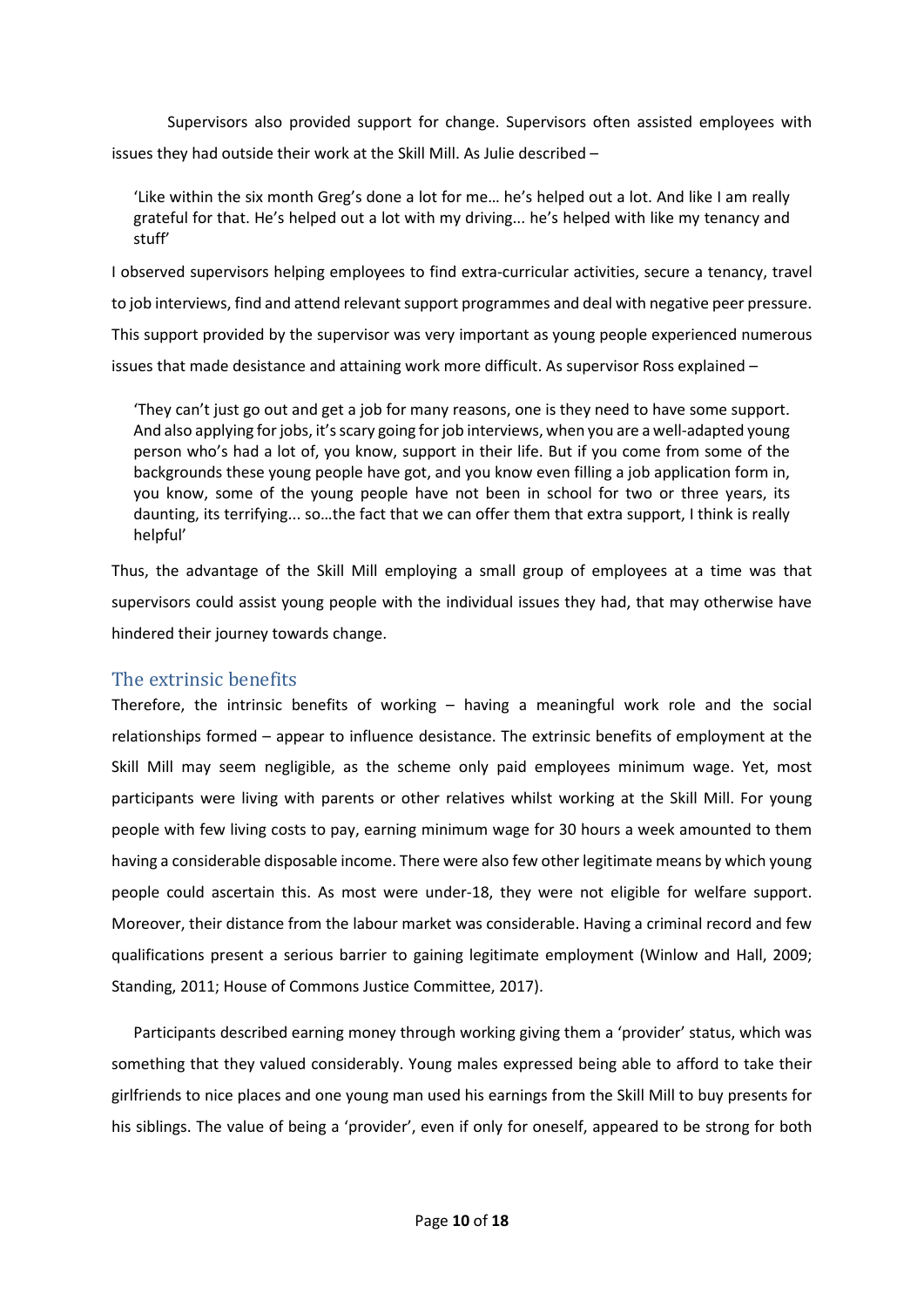young males and females<sup>[3](#page-11-0)</sup>, as Julie describes when I asked her what had motivated her to keep working at the Skill Mill –

'Like it's the fact of like … you're working for your own money… like before I had started I was just like waiting for the money off my social worker. I felt like a proper tramp. Now I can hold me head up because I'm providing for me-self'

Employees were only paid for the days that they worked at the scheme. This to a certain extent functioned as control over their offending behaviours. It motivated young people to remain in the scheme and not reoffend. As Sam expressed -

'When you've got a job it's pointless going out and getting in trouble cos you'll just lose your job, won't you and then you'll not have any money'

Earning money legitimately also rendered illegal activities less necessary. As a supervisor stated – 'they've got money coming in, they don't need to go out and steal stuff or deal drugs'. Furthermore earning a wage also changed young people's leisure activities. As Kyle's supervisor described –

'Aye, Kyle's pulled himself through. Cos obviously now he's getting paid, he's not hanging around the streets, he's going out for a pint on a Friday night up the town with his friends. Which I praised him for, rather than just standing around drinking on the streets, getting in trouble, you naw?'

At the weekend, Skill Mill employees could afford to drink in a bar/pub with other friends who were also working during the week. Whilst research has shown that the night time economy in England is a criminogenic environment (Winlow and Hall, 2006; Day, Gough and McFadden, 2003; Hobbs et al., 2005), arguably it is a far more regulated one – by bouncers, bartenders and a routine police presence - than the 'streets' or local areas in which unemployed youths would congregate. The income from working at the Skill Mill meant that employees could afford to re-engage with society and socialise in regulated spaces.

However, whilst there were many positive effects of receiving remuneration, there was also some evidence of a negative impact. The Wheatburgh supervisor explained -

'I think possibly one of the biggest things is obviously if they've been used to having money in their pocket. Once the money is gone that they've been getting from Skill Mill then the natural way some of them would think is that well I need some money. And then obviously they might go about it in the wrong way'

<span id="page-11-0"></span> $3$  However, the sample of females was so small (n=1) that I could not determine whether being a provider was equally meaningful to both young male and female offenders. Future research could explore this further.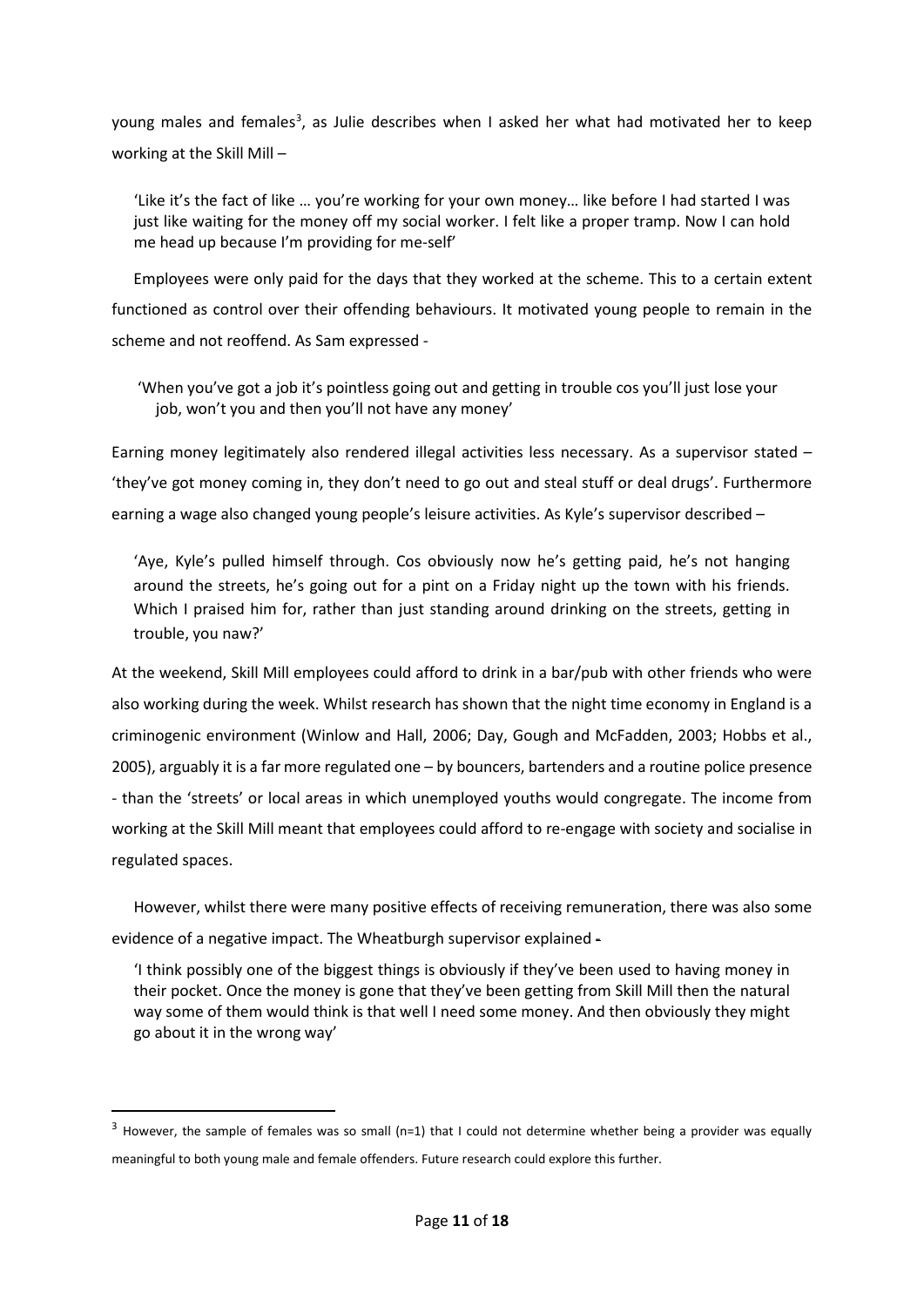This is a disadvantage of employment schemes that provide remuneration. During the scheme, participants get accustomed to the fuller life that having an income allows them to have. When they leave, if they are unable to enter paid employment straight away, they might resort to illegitimate means to pursue the same lifestyle.

## **Discussion**

Overall, this study suggests that a certain 'type' of work is required for desistance, supporting the assertions of scholars (Shover, 1996; Uggen, 1999; Van der Geest, Bijleveld and Blokland, 2011). However, this may not correspond with these researchers' criteria for 'quality' work. Whilst employees and supervisors at the Skill Mill reported that the work role, the relationships between coworkers and the remuneration from employment aided desistance, there was also evidence that these aspects could inhibit desistance. Thus, predicting whether an employment programme for offenders will aid desistance is difficult.

For instance, engaging in work that benefitted the community was meaningful to employees and the positive reactions of the public aided their pro-social identity construction. However, had this social enterprise not made an effort to 'rebrand' young people as non-offenders, doing visible work in the community may have been detrimental to the self-concepts of participants. Participants described negative reactions of community members who believed they were engaged in reparation work. As Giordano, Cernkovich and Rudolph (2002) express, the construction of a replacement pro-social self is a fragile process. Negative feedback from others is likely to upset this process and impede desistance.

Furthermore, whilst the findings indicate that working with other offenders can have a positive effect upon desistance, there was also evidence that close associations with others who have a history of criminal involvement can undermine desistance. The supervisor's acknowledgement that there have been groups of youths at the Skill Mill who have encouraged each other to get involved in criminal and delinquent activities reveals that it is possible for there to be a continuing confirmation of pro-criminal attitudes if offenders work together. Therefore, this study supports the findings of many scholars, in demonstrating that associating with other offenders can promote further criminal activity (Sutherland, 1947; Warr, 1993, Matsueda and Anderson, 1998; Weerman, 2004; Richardson and St.Vil, 2016). However, Skill Mill supervisors made an effort to choose the correct combination of employees and manipulate their working environment so that those further along the desistance process became leader. Therefore, to determine if employment schemes that involve offenders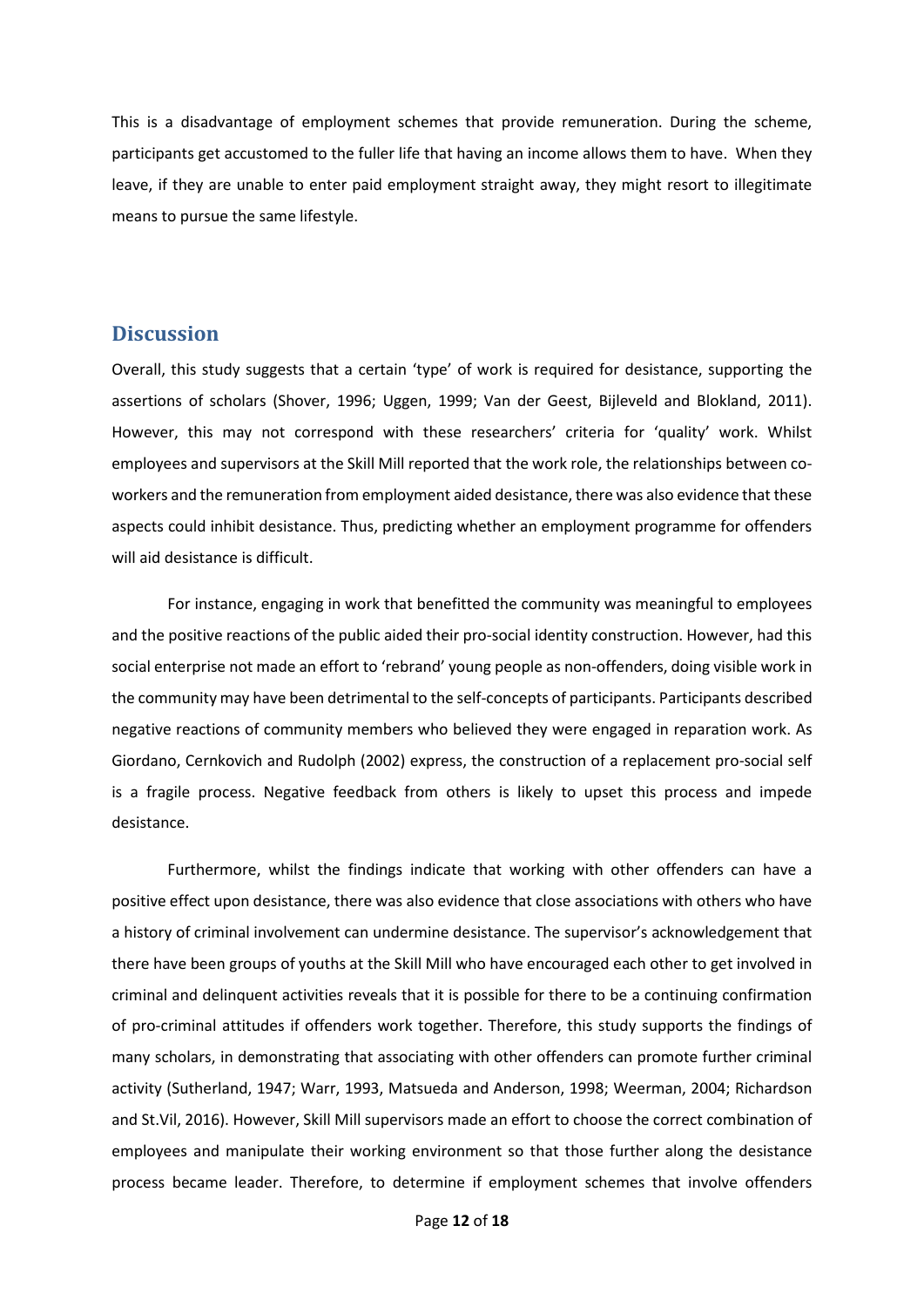working together will help or hinder desistance, how the internal dynamics of the work group are managed is very important.

If group dynamics are right, the findings from the Skill Mill indicate that such schemes can promote desistance by providing pro-social influences and credible role models for change. Weaver's (2013; 2016) research suggests that associating with ex-offenders can aid the desistance of offenders. This is because other offenders who have turned away from crime function as credible role models for identity change. The findings in this study indicate that this notion works at a more intricate level. In some of the cohorts I observed, those perceived to be further along the desistance process inadvertently gave integrity to primary desisters' imagined version of themselves changed. Secondary desisters functioned as a real-life example of a possible future self, and thus encouraged those who had made initial forays towards desistance (by getting involved in an employment programme for instance) to continue with this process. Peers of the same age and background are arguably the most suitable 'credible person'. This demonstrates how employment schemes that bring individuals with a history of criminal justice involvement together can aid the desistance process.

Another important finding that emerged when scrutinising the relationships between coworkers at the Skill Mill is that the binary statuses of 'deviant/pro-social' or 'offender/non-offender' create an unrealistic dichotomisation that does not take into account the complexity of individuals' perceptions. To illustrate, for Darrell, being part of a group that engaged in underage drinking, was for him a far more pro-social group than the violent gang he had been a member of prior to Skill Mill employment. Resonating with labelling theory (Becker, 1963), we each decide who (relative to ourselves) we wish to attach deviant labels to. This can explain why those who are just one step further along the desistance process – a relative 'pro-social' individual – can be role models for change. This also demonstrates how important it is to conceptualise desistance as a process and not as an instantaneous transformation from offender to non-offender. Only then can the value of bringing together offenders at different stages of desistance be understood.

The findings also indicate that working with other youths with a history of criminal justice involvement can aid the desistance process by providing replacement peer groups. These allow individuals to distance themselves from 'relative' negative influences. Reduced contact with deviant peers naturally decreases their criminogenic effects and aids desistance. These replacement peer groups also provide support for change and reduce feelings of social isolation. This is important as a series of studies describe how desistance can be a lonely existence (Nugent, 2015; Nugent and Schinkel, 2016; Richardson and St.Vil, 2016).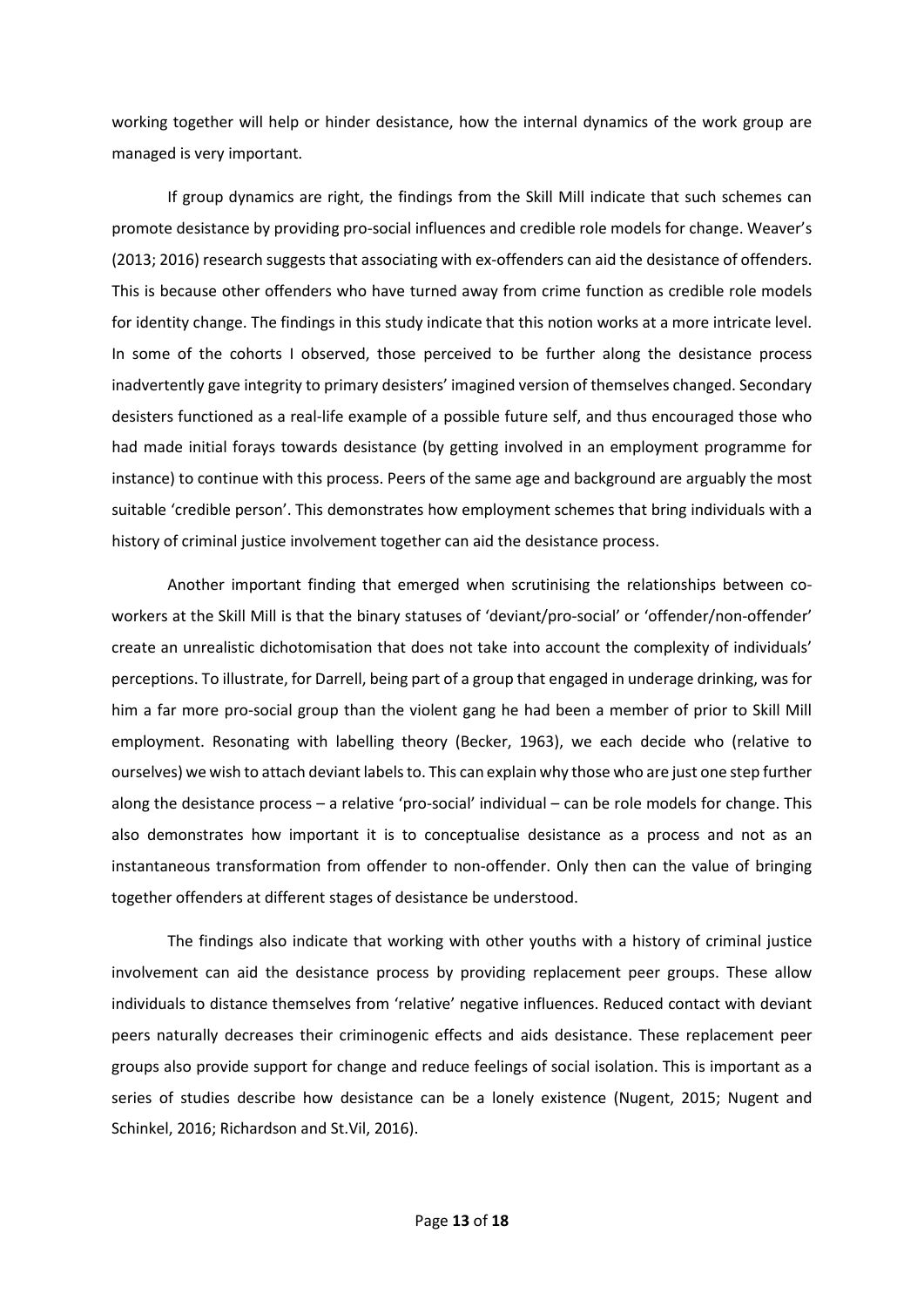Moreover, in some instances, the strength of the bonds between employees at the Skill Mill acted as a social control. The social goods generated from bonds with their co-workers motivated young people to keep attending the scheme, and hence to not reoffend or drop out. In addition, I observed in some cohorts positive peer pressure and some controlling of deviant behaviours to 'fit in' with the group. This adds an interesting addendum to the theories of informal social control that were outlined at the outset of this paper (Sampson and Laub, 1993; Mackenzie and De Li, 2002; Wright and Cullen, 2004). It appears that it is not only employment that provides bonds with 'pro-social' others that controls behaviour. Social control can be present in employment even when co-workers have a history of criminal involvement.

A recurring theme that emerged from the data collected for this project was the value of employees' bonds with their supervisor. Supervisors at the Skill Mill made a considerable effort to be relatable to young people and function as a positive role model. They assisted with many issues they had outside of their employment. Most young people spoke highly of their supervisor and attributed them a key role in their journey towards change. Such evidence resonates with the findings of a number of other scholars when evaluating youth justice interventions, prison release programmes and other support/work schemes for young offenders. Studies repeatedly emphasise that the relationship between the young person and their mentor/supervisor/key worker plays a pivotal role in the success of the intervention (France and Homel, 2007; Munford and Sanders, 2015; Nugent, 2015; Kirkwood, 2016; HM Inspectorate of Probation, 2016).

Thus, the work role and the social group at the Skill Mill could both promote and inhibit desistance. The same was true of the remuneration. Earning a legitimate income acted as a control over young people's behaviours – it encouraged them to attend the programme and not reoffend. It also made illegitimate work less attractive, reinforcing the assertions of Uggen, Piliavin and Matsueda (1997). Furthermore, having an income altered employees' leisure activities to place them in less criminogenic situations. However, whilst the findings from this study support the inferences of Shover (1996), that employment that provides an adequate income is important for desistance, they also demonstrate that if this income is then removed, this can encourage further criminal activities to maintain the same lifestyle.

## **Conclusion**

This study has implications for those who seek to tackle youth offending through employment. The findings reveal that desistance can be supported by employment schemes that alter how youths are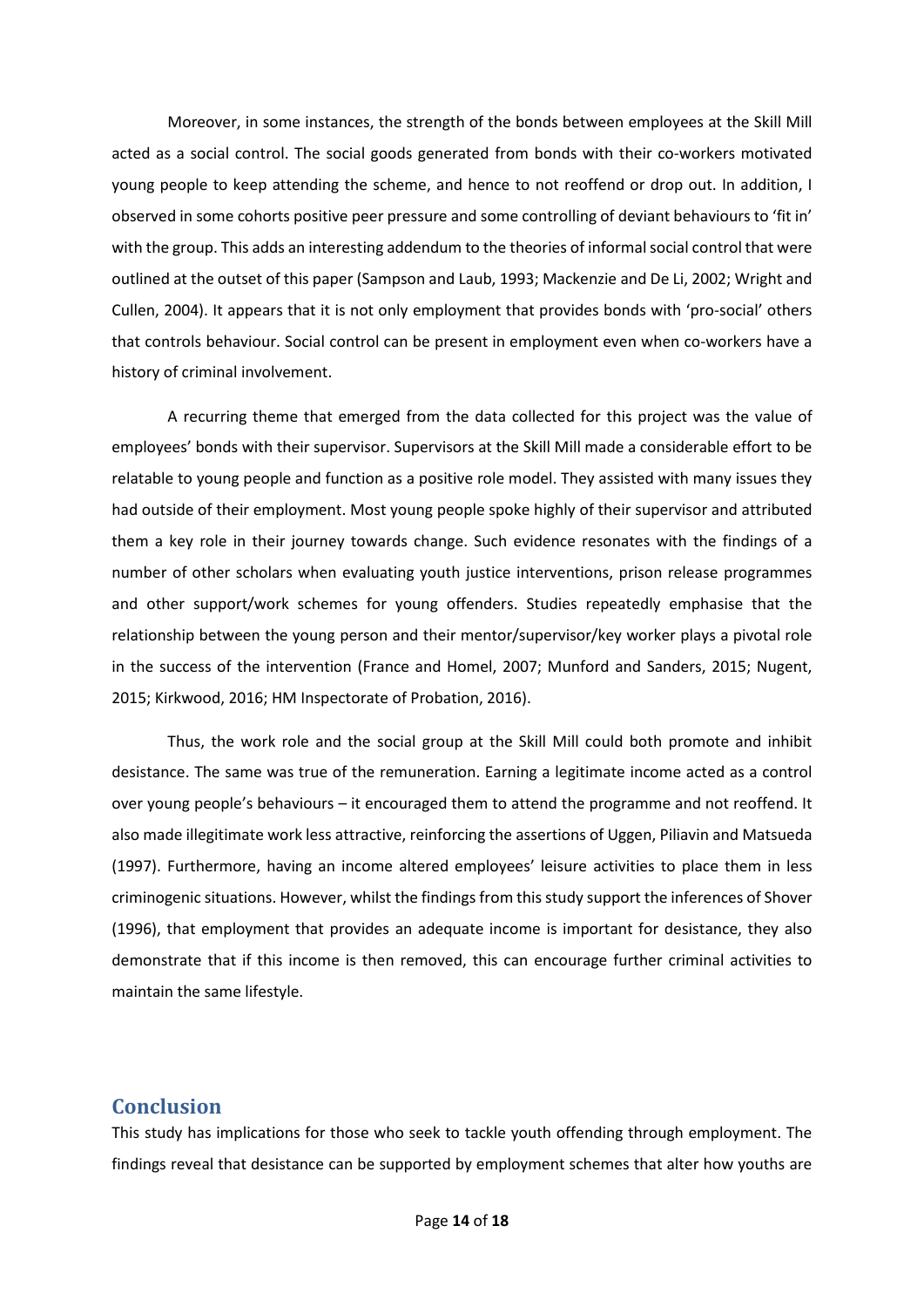perceived by others, for example through doing work with visible benefits for the community. Furthermore, employment programmes that encourage bonds between young people with a history of criminal justice involvement can be beneficial for desistance. This is particularly the case if such programmes involve individuals at different stages of the desistance process associating together in an environment controlled by a supervisor/mentor. Moreover, the findings in study emphasise the importance of the supervisors/mentors of the programme building a strong relationship with young people, to help them on their journey towards change. In addition, schemes that supply remuneration can aid desistance, providing that they can ensure attendees transition into further paid employment at the end of the scheme. However, I acknowledge that the conclusions in this paper are formed from a single case study, and therefore future research should explore if they are relevant to other employment schemes. The extent to which these conclusions apply to different types of offenders – such as adults, females, sex offenders etc. would also be useful research.

## **Funding**

This work was supported by the award of a University PhD Scholarship

## **References**

Aspire (2017) Social Impact Report 2016-17. Available at: [www.aspireoxford.co.uk/files/3115/0152/6358/aspire\\_social\\_impact\\_report\\_16-17\\_SCREEN.pdf](http://www.aspireoxford.co.uk/files/3115/0152/6358/aspire_social_impact_report_16-17_SCREEN.pdf) (accessed 29 May 2018).

Baker J (2014) Providing Employment and Training Opportunities for Offenders: Growing Sustainable Work Integration Social Enterprises: A Case Studies Series. Everyone needs a CleanStart. Available at: <https://www.clinks.org/sites/default/files/TRAFFORD-HOUSING.pdf> (accessed 29 May 2018).

Becker H (1963) *Outsiders: Studies in the Sociology of Deviance*. London: Free Press.

Caulfield L and Hill J (2014) *Criminological research for beginners: a student's guide.* Oxon: Routledge.

Davies M, Davies W, Harmon A, Foster J and Lowe S (2016) Evaluating the impact of St Giles Trust's Choices Project in 2014. Available at:

[https://www.stgilestrust.org.uk/misc/Evaluation%20into%20the%20Choices%20Programme%20Full](https://www.stgilestrust.org.uk/misc/Evaluation%20into%20the%20Choices%20Programme%20Full%20Report.pdf) [%20Report.pdf](https://www.stgilestrust.org.uk/misc/Evaluation%20into%20the%20Choices%20Programme%20Full%20Report.pdf) (accessed 14<sup>th</sup> February 2018).

Day K, Gough B and McFadden M (2003) Women Who Drink and Fight: A Discourse Analysis of Working-Class Women's Talk. *Feminism & Psychology*, 13(2): 141–158.

Ezell ME and Cohen LE (2005) *Desisting from Crime: Continuity and Change in Long-term Crime Patterns of Serious Chronic Offenders*. Oxford: Oxford University Press.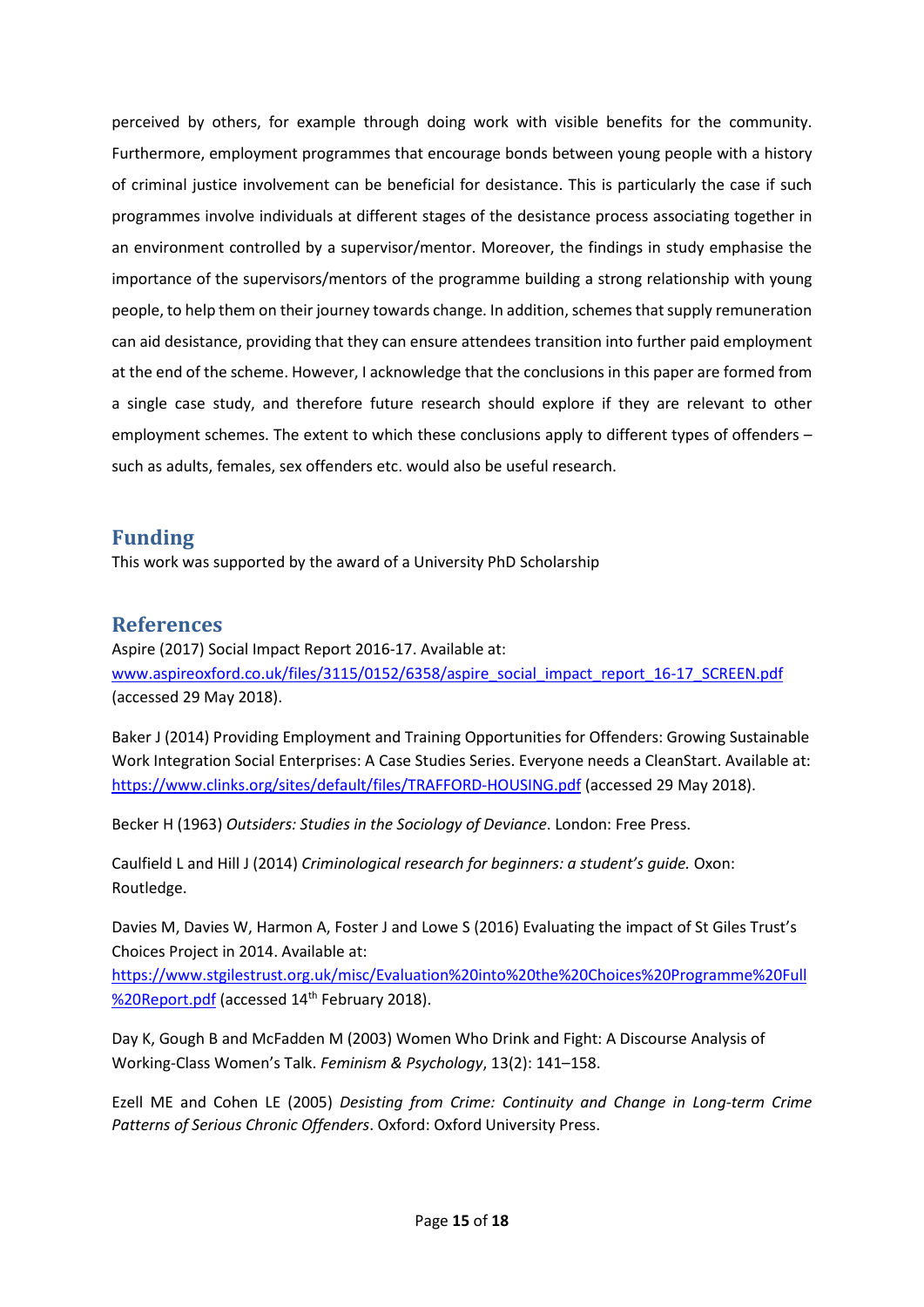Fagan J (1989) Cessation of Family Violence: Deterrence and Dissuasion. In: Ohlin L and Tonry M (eds) *Family Violence: Crime and Justice: An Annual Review of Research*. Chicago: University of Chicago Press, pp.377-425.

Farrall S (2012) *Rethinking what works with offenders: Probation, social context and desistance from crime*. Cullompton: Willan.

France A and Homel R (2007) Societal access routes and developmental pathways: putting social structure and young people's voice into the analysis of pathways into and out of crime. In: France A and Homel R (eds) *Pathways and crime prevention: theory, policy and practice.* Cullompton: Willan, pp. 9-28.

Giordano P, Cernkovich SA and Rudolph JL (2002) Gender, crime and desistance: toward a theory of cognitive transformation. *American Journal of Sociology*, 107(4): 990-1064.

Glaser B and Strauss A (1967) *The Discovery of Grounded Theory: Strategies for Qualitative Research.* Chicago: Aldine Publishing Company.

Graham J and Bowling B (1995) *Young people and crime*. London: HMSO.

Halsey M, Armstrong R and Wright S (2017) F\*ck it! Matza and the mood of fatalism in the desistance process. *British Journal of Criminology*, 57(5): 1041-1060.

Hobbs D, Hadfield P, Lister S and Winlow S (2005) Violence and control in the night-time economy. *European Journal of Crime, Criminal Law and Criminal Justice*, 13(1): 89-102.

House of Commons Justice Committee (2017) Disclosure of youth criminal records. First Report of Session 2017-19 (HC 416). Available at:

<https://publications.parliament.uk/pa/cm201719/cmselect/cmjust/416/416.pdf> (accessed 11<sup>th</sup> June 2019).

HM Inspectorate of Probation (2016) Desistance and young people. Available at: [https://www.justiceinspectorates.gov.uk/hmiprobation/wp](https://www.justiceinspectorates.gov.uk/hmiprobation/wp-content/uploads/sites/5/2016/05/Desistance_and_young_people.pdf)content/uploads/sites/5/2016/05/Desistance and young people.pdf (accessed 14th October 2016).

Kirkwood S (2016) Desistance in action: an interactional approach to criminal justice practice and desistance from offending. *Theoretical Criminology*, 20(2): 220-237.

Landworks (2018) The Facts. Available at: [www.landworks.org.uk/about-landworks-charity/facts-of](http://www.landworks.org.uk/about-landworks-charity/facts-of-landworks/)[landworks/](http://www.landworks.org.uk/about-landworks-charity/facts-of-landworks/) (accessed 29 May 2018).

Long M, Oswald R, Stretesky P and Soppitt S (2019) Do Flood Mitigation and Natural Habitat Protection Employment Reduce Youth Offending? *European Journal of Criminal Policy and Research*, 25(2): 135-151.

MacKenzie D L and De Li S (2002) The Impact of Formal and Informal Social Controls on the Criminal Activities of Probationers. *Journal of Research in Crime and Delinquency* 39: 243–76.

Maruna S (2001) *Making Good: How Ex-convicts Reform and Rebuild their Lives*. Washington DC: American Psychological Association Books.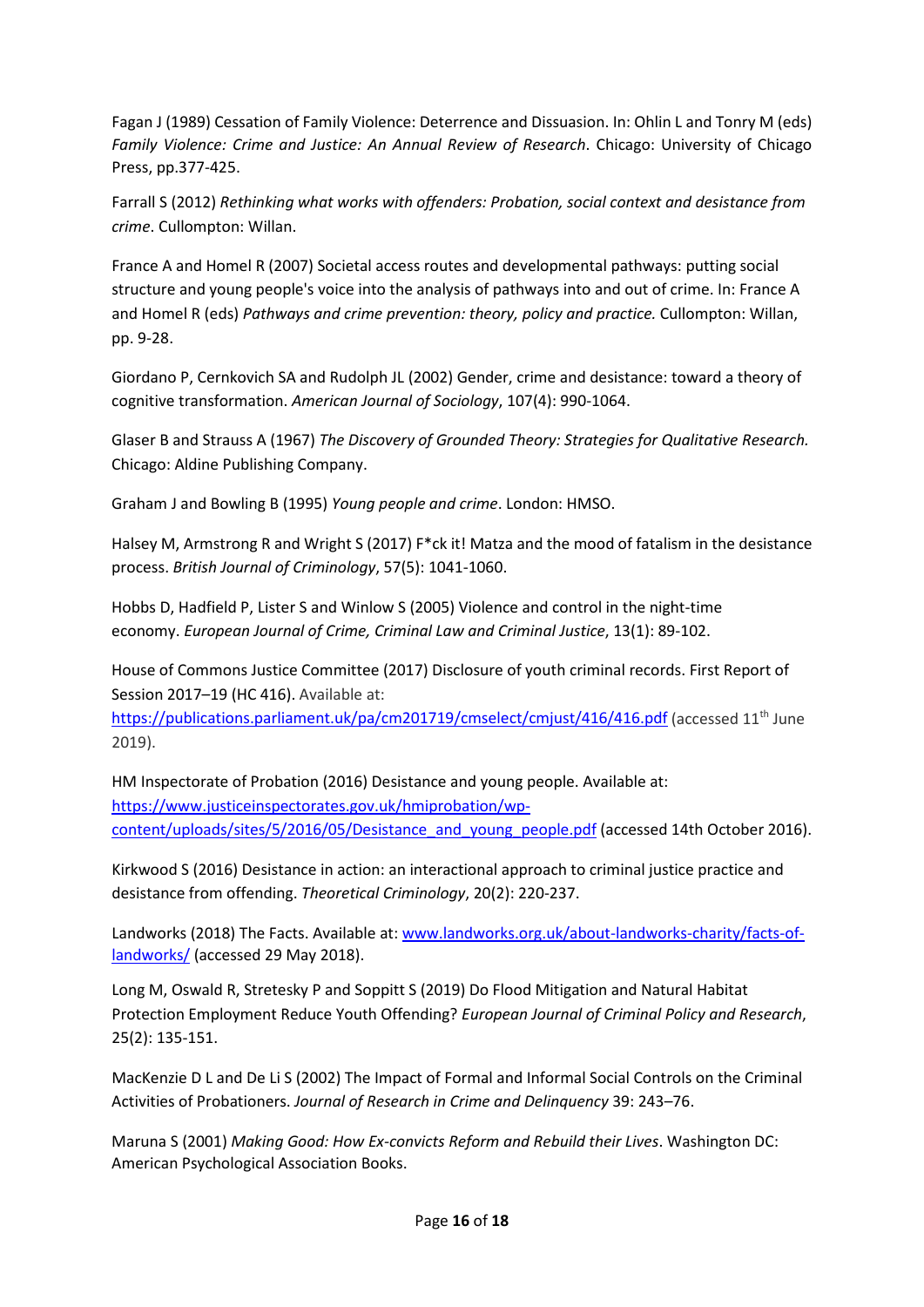Maruna S and Farrall S (2004) Desistance from Crime: A Theoretical Reformulation. *Kölner Zeitschrift für Soziologie und Sozialpsychologie* 43: 171–94.

Maruna S, LeBel T, Mitchell N and Naples M (2004) Pygmalion in the reintegration process: Desistance from crime through the looking glass. *Psychology, Crime & Law* 10(3): 271-281.

Matsueda RL and Anderson K (1998) The Dynamics of Delinquent Peers and Delinquent Behaviour. *Criminology* 36(2): 269-308.

McNeill F and Maruna S (2008) Giving Up and Giving Back: Desistance, Generativity and Social Work with Offenders. In: McIvor G and Raynor P (eds) *Developments in Social Work with Offenders. Series: Research highlights in social work (48)*. London: Jessica Kingsley Publishers, pp.224-339.

Ministry of Justice (2013) Justice Data Lab Re-offending Analysis: Blue Sky. Available at: [https://assets.publishing.service.gov.uk/government/uploads/system/uploads/attachment\\_data/file](https://assets.publishing.service.gov.uk/government/uploads/system/uploads/attachment_data/file/249228/blue-sky-sept-2013.pdf) [/249228/blue-sky-sept-2013.pdf](https://assets.publishing.service.gov.uk/government/uploads/system/uploads/attachment_data/file/249228/blue-sky-sept-2013.pdf) (accessed 29 May 2018).

Munford R and Sanders J (2015) Negotiating and constructing identity: social work with young people who experience adversity. *British Journal of Social Work* 45: 1564-1580

Nugent B (2015) Reaching the Hardest to Reach. *Youth Justice* 15(3): 271-85.

Nugent B and Schinkel M (2016) The Pains of Desistance. *Criminology and Criminal Justice* 16(5): 568- 84.

Paternoster R and Bushway S (2009) Desistance and the Feared Self: Toward an Identity Theory of Criminal Desistance. *The Journal of Criminal Law and Criminology* 99(4): 1103-55.

Piquero AR, MacDonald JM and Parker KF (2002) Race, local life circumstances, and criminal activity. *Social Science Quarterly* 83: 654–70.

Rand A (1987) Transitional Life Events and Desistance from Delinquency and Crime. In: Wolfgang ME, Thornberry TP and Figlio RM (eds) *From Boy to Man, from Delinquency to Crime.* Chicago: University of Chicago Press, pp.134-162.

Richardson JB and St.Vil C (2016) Rolling Dolo: Desistance from Delinquency and Negative Peer Relationships over the Early Adolescent Life-course. *Ethnography* 17(1): 47-71.

Sampson RJ and Laub JH (1993) *Crime in the Making: Pathways and Turning Points through Life*. Cambridge, Mass.: Harvard University Press.

Savolainen J (2009) Work, Family and Criminal Desistance: Adult Social Bonds in a Nordic Welfare State. *British Journal of Criminology* 49: 285–304.

Shapland J and Bottoms A (2011) Reflections on social values, offending and desistance among young adult recidivists. *Punishment and Society* 13(3): 256-282.

Shover N (1996) *Great Pretenders: Pursuits and Careers of Persistent Thieves*. Boulder, CO: Westview Press.

Standing G (2011) *The precariat: the new dangerous class*. London: Bloomsbury.